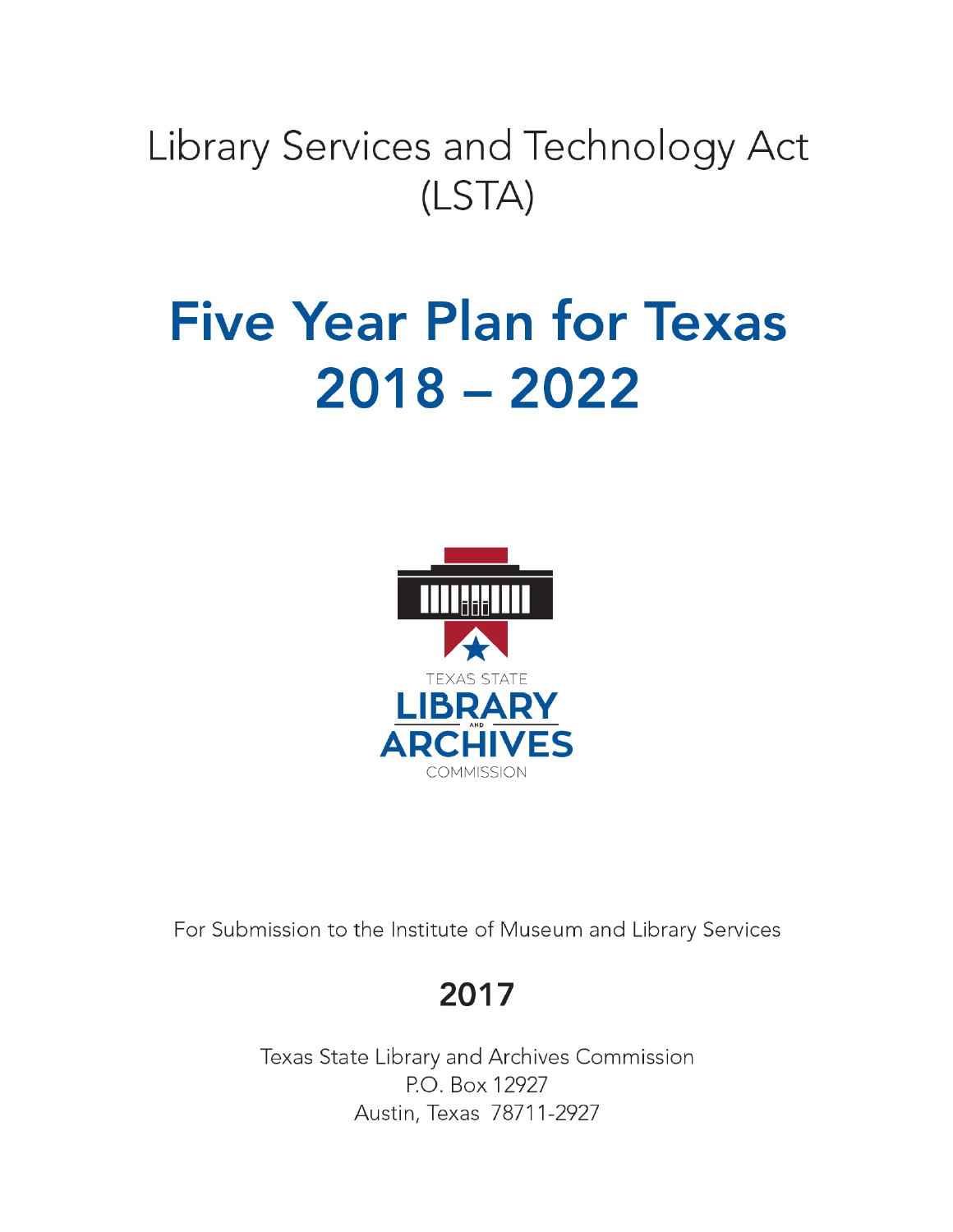## **Table of Contents**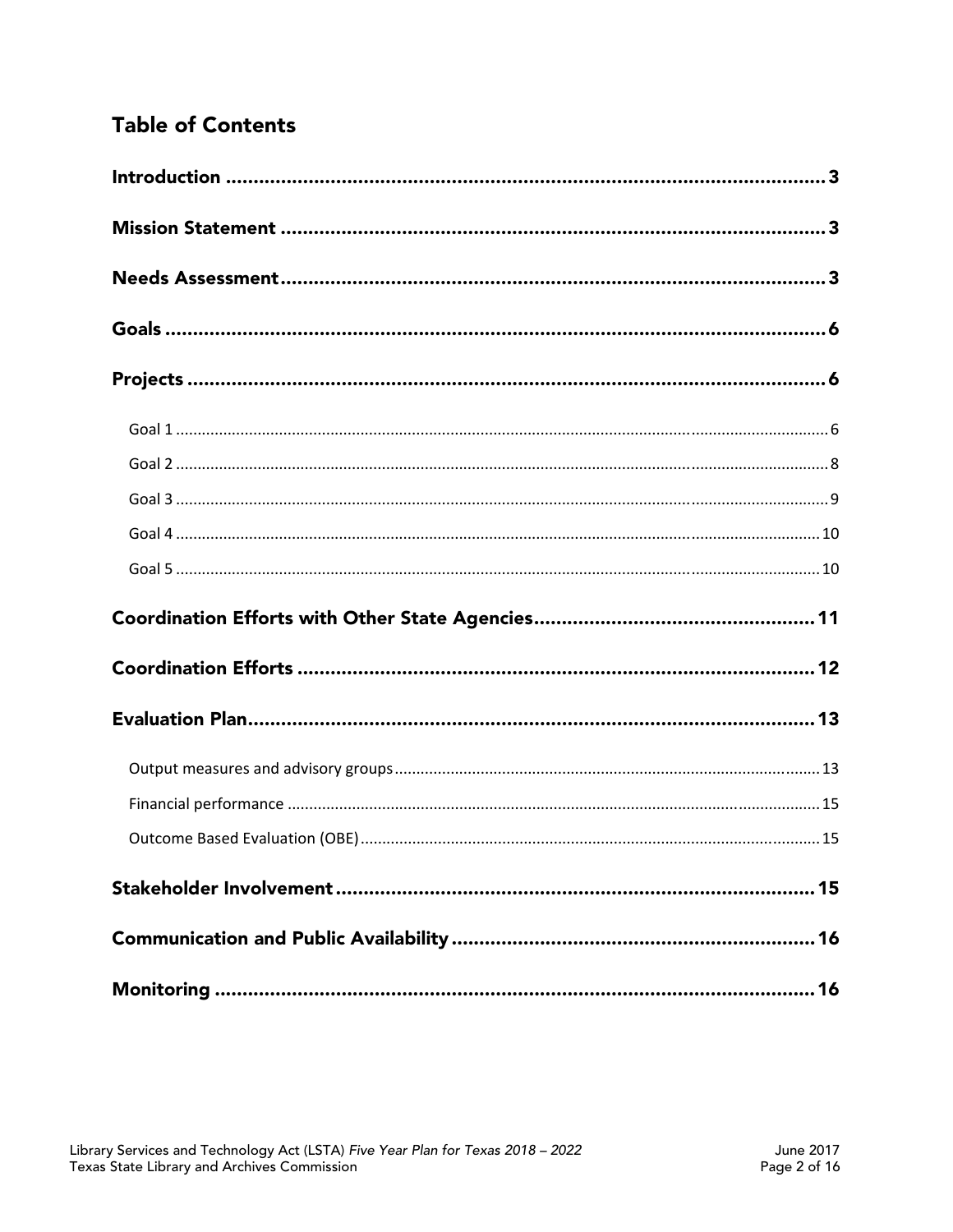## <span id="page-2-0"></span>Introduction

Texas libraries continue to demonstrate that they can provide a critical link in the information and education ecosystem as the economy of the state modernizes and access to authoritative information becomes more important than ever. As learning centers, libraries serve the education needs of residents from early childhood through the senior years with the resources people need to be successful and fulfilled in school, work, and their personal lives. As technology hubs, libraries can serve as a digital safety net offering communities a contact point for the high speed internet and access to other technology tools they need to succeed in a high-tech world. As community anchors, libraries provide citizens access to community connections that help create sustainable cities and counties through workforce development, social services, and community engagement.

LSTA funds have provided Texas libraries with the margin of support they need to leverage local resources to fully actualize these key areas of work. Our main goals in this LSTA plan remain somewhat similar to the previous plan because our areas of focus remain constant: digital inclusion, literacy and educational attainment, and workforce and economic development. It is in these areas that we have made the most significant progress in recent years, and where we feel our federal funds can continue to be most effective. Our LSTA-funded projects have produced outstanding results whether through grants for creative STEM and STEAM projects or putting the library at the center of community efforts to address challenges such as nutrition, homelessness, and early learning. LSTA-funded projects to encourage resource-sharing have resulted in information access both online and via traditional interlibrary loan for citizens in every part of the state, regardless of size or location. LSTA funds have allowed our staff to train and guide the work of local libraries as they attempt to adapt to changing technology and shifting demographics.

The Texas State Library and Archives Commission is grateful for the continued support and partnership of the Institute of Museum and Library Services to achieve our common objectives and to provide Texans with the resources they need to be informed and productive citizens.

## Mission Statement

The mission of the Texas State Library and Archives Commission (TSLAC) is to provide Texans access to the information needed to be informed, productive citizens by preserving the archival record of Texas; enhancing the service capacity of public, academic, and school libraries; assisting public agencies in the maintenance of their records; and meeting the reading needs of Texans with disabilities.

## Needs Assessment

Several sources were used to assess Texas' key statewide needs and inform the development of the plan goals and activities. These sources include: the evaluation of the agency's current LSTA five-year plan; a survey sent to all types of libraries to assess needs and goals; a statewide resource sharing summit; and conversations with the agency's commission, the TexShare Advisory Board, the Library Systems Act Advisory Board, and librarians at the Texas Library Association annual conference. In addition, state trend information from the state demographer, the plans and goals of other closely related state agencies, and the Governor's priorities were consulted.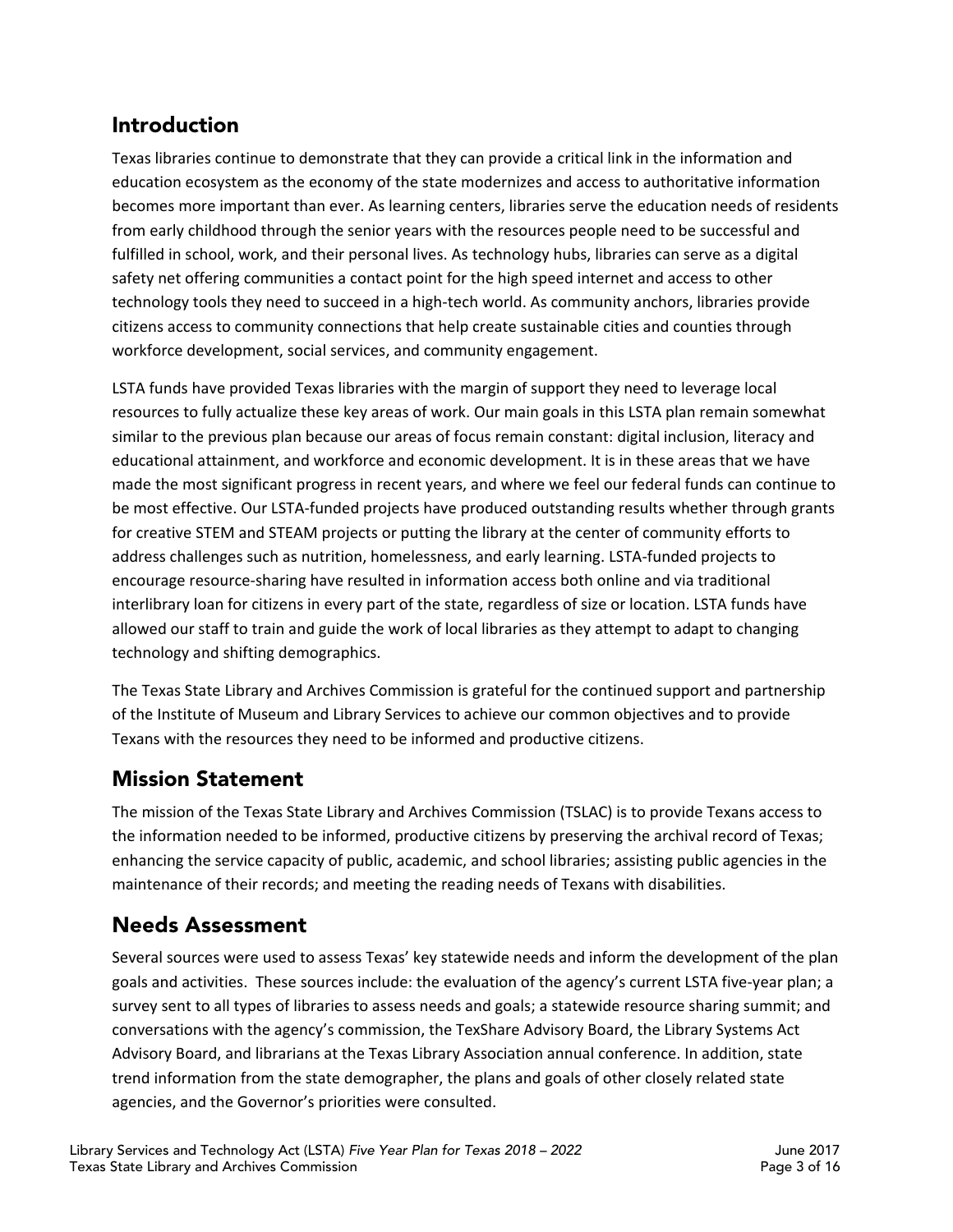Texas is a growing and very diverse state across many dimensions. There are strong regional differences and disparities across the state in terms of population trends, economic challenges, and demographic characteristics. Texas is a majority minority state. About 85% of the state's population (and population growth) is east of I-35, framed by the triangle formed by the Dallas-Ft.Worth metroplex, the Houston area, and the Austin-San Antonio corridor, along with growth in urban centers in west and south Texas. In contrast, many rural areas across Texas have declining populations. The levels of educational attainment by demographic group varies, some having low levels of post-secondary education. This characteristic has long-term implications for economic development. The Governor has identified as priorities education and economic development. The Texas Higher Education Coordinating Board (THECB) has a new strategic plan called "60x30TX" with the goal of 60% of young adults having some type of postsecondary credential by 2030 (currently only about 38% meet this goal) to support the economic future of the state. A report to the Governor from the Texas Education Agency, the Texas Workforce Commission, and the THECB speaks to the need to integrate education and workforce efforts and a need for lifelong learning. Overall, challenges with educational attainment, workforce development, and regional economic development are the primary statewide issues identified from these sources.

The feedback from the library community reinforces these themes. The evaluation of the current LSTA five-year plan shows that the agency set aspirational, outcome focused goals that were largely achieved, but were also goals that require on-going efforts. Libraries overall ranked (in terms of impact) the statewide services of TexShare, TexQuest, Interlibrary Loan, the Summer Reading Program, and Community/Continuing Education related programs and services the highest. The evaluators found that other programs, such as the competitive grants, also contributed significantly to meeting the plan goals, but as these programs do not reach as many libraries, were not as highly ranked. Comments from the evaluators and the libraries especially noted the importance of statewide cost efficiencies and resource sharing to helping all libraries and the need to have a community based focus.

The commission and the agency advisory boards discussed the need to provide a structure to help support libraries of all types, to assist in improving digital inclusion and literacy, to promote cooperation and partnerships among libraries and community organizations, to help all libraries show their value and relevancy to their communities, and to assist with diverse community needs, especially education and workforce issues.

The agency's Statewide Resource Sharing Summit in December 2015 brought together librarians of all types with other stakeholders to discuss the future of resource sharing in Texas. The summit participants recommended five themes: sharing expertise; sharing infrastructure; improving access; leveraging resources; and marketing/outreach. Each theme had one or more goals that included partnerships to provide broadband across Texas, providing Texans with access to innovative library services and information resources, increasing the awareness of the value of libraries, and maximizing shared resources.

The survey showed that libraries of all types aspire to be major contributors to their communities, valuing their role in digital inclusion, providing access to broadband and a rich array of internet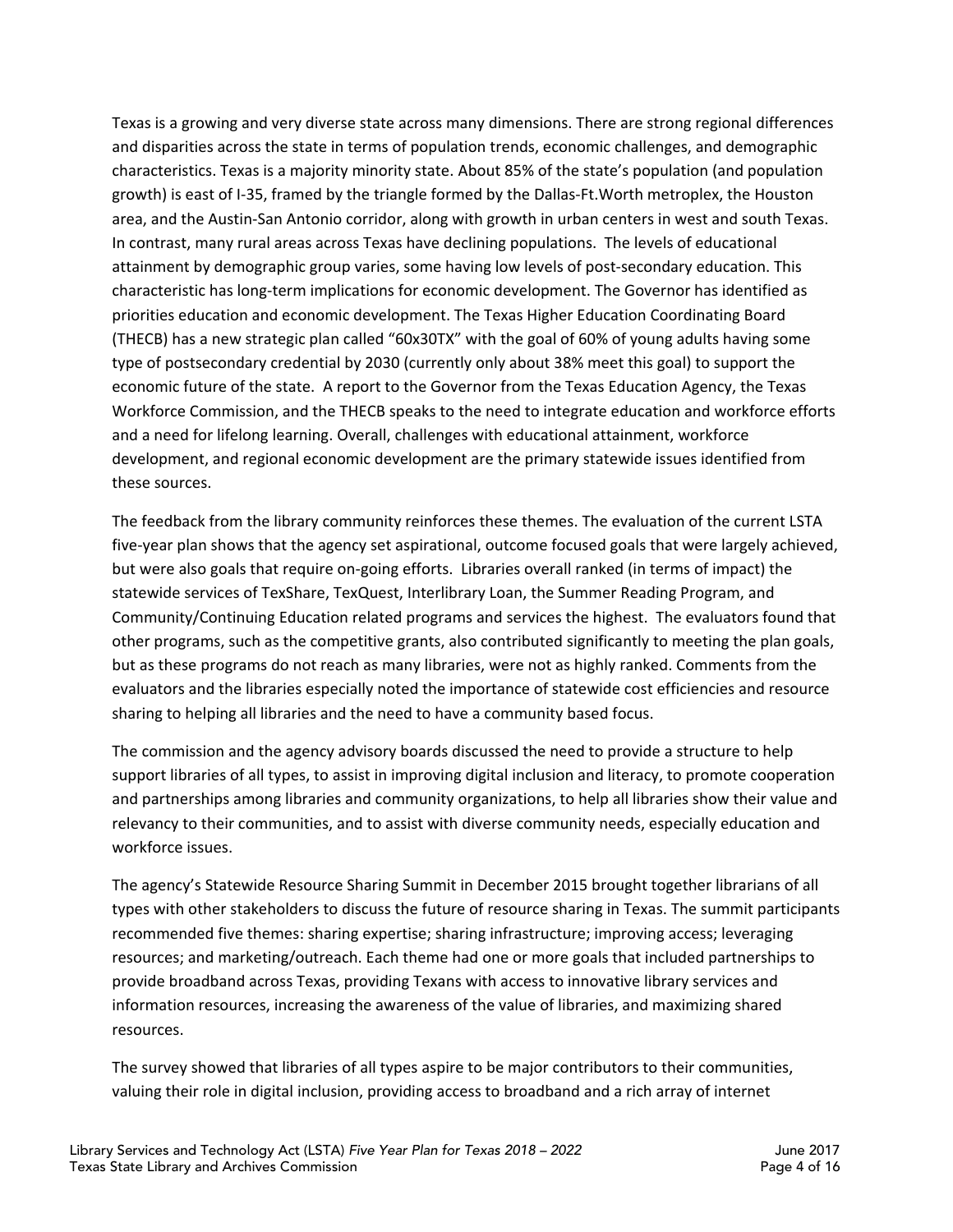connected resources, with contributing to educational attainment almost equally strong. While early childhood literacy ranked third, library contributions to a number of types of literacy (early childhood, family, digital, and others) were woven throughout the comments for all needs. Having a role in economic development was ranked fourth, although again, comments on libraries linking people to job and educational resources were also woven throughout the other strands. Following from the needs, the goals of providing access to shared library resources and services to build a strong foundation for early literacy and success in school were ranked almost equally, with providing access to Internet connected resources and services to meet community and personal goals a close third. Meeting the LSTA purpose of expanding services for learning and access to information and educational resources to support education, lifelong learning, workforce development, and digital literacy skills was overwhelmingly the top choice of survey respondents. Community engagement, innovation, and showing value were also frequently mentioned, in the context of libraries of all types being engaged with and meeting the needs of their individual communities.

Nationally, Texas public libraries rank at or near the bottom compared to libraries in other states on most input and output metrics collected by the Institute of Museum and Library Services, such as total support per capita, paid staff, and several other metrics. These metrics indicate that generally Texas public libraries do not have adequate resources to provide the level of services that the public expects in libraries today. Texas has about 520 accredited public libraries that show a strong urban-rural disparity. Forty-five large urban libraries serve about 68% of the population, while about 400 small libraries serve about 13% of the population. In 2016 the agency conducted a test of Texas public libraries' broadband speed. The test showed that only 6% of public libraries meet current standards for broadband connections. While this standard is a high bar, only 40% of libraries meet the much lower standard of 25 Mbs download, 3 Mbs upload. A Federal Communications Commission report on Internet access released in April 2017 shows that while Internet connectivity overall continues to slowly rise, in part due to mobile access, many people continue to lack Internet connectivity or sufficiently robust connectivity, with rural areas especially lagging.

Based on 2016 population estimates and the current formula used by the National Library Service for the Blind and Physically Handicapped (NLS), approximately 388,000 Texas residents are eligible for NLS services. The Talking Book Program currently serves approximately 16,000 residents, or 4% of the estimated eligible population. The size of the state, among other factors, makes outreach a challenge, and continuing efforts in this area, along with providing digital access, is critical.

Together, the range of sources used to identify key state needs for library services indicate that the basic structure of needs and goals from the current five-year plan are still relevant and need continuing effort, but with some revision to more closely link libraries and their communities.

As we undertake the activities described in the plan in the next five years, we have several ways to make sure the needs we have identified remain the needs that should be addressed. We will have regular meetings with agency advisory boards and other groups to ensure we keep current on trends and changing needs in the state. In addition, we will carefully monitor demographic and economic conditions in the state, as well as progress on key initiatives of other state agencies, and will use data to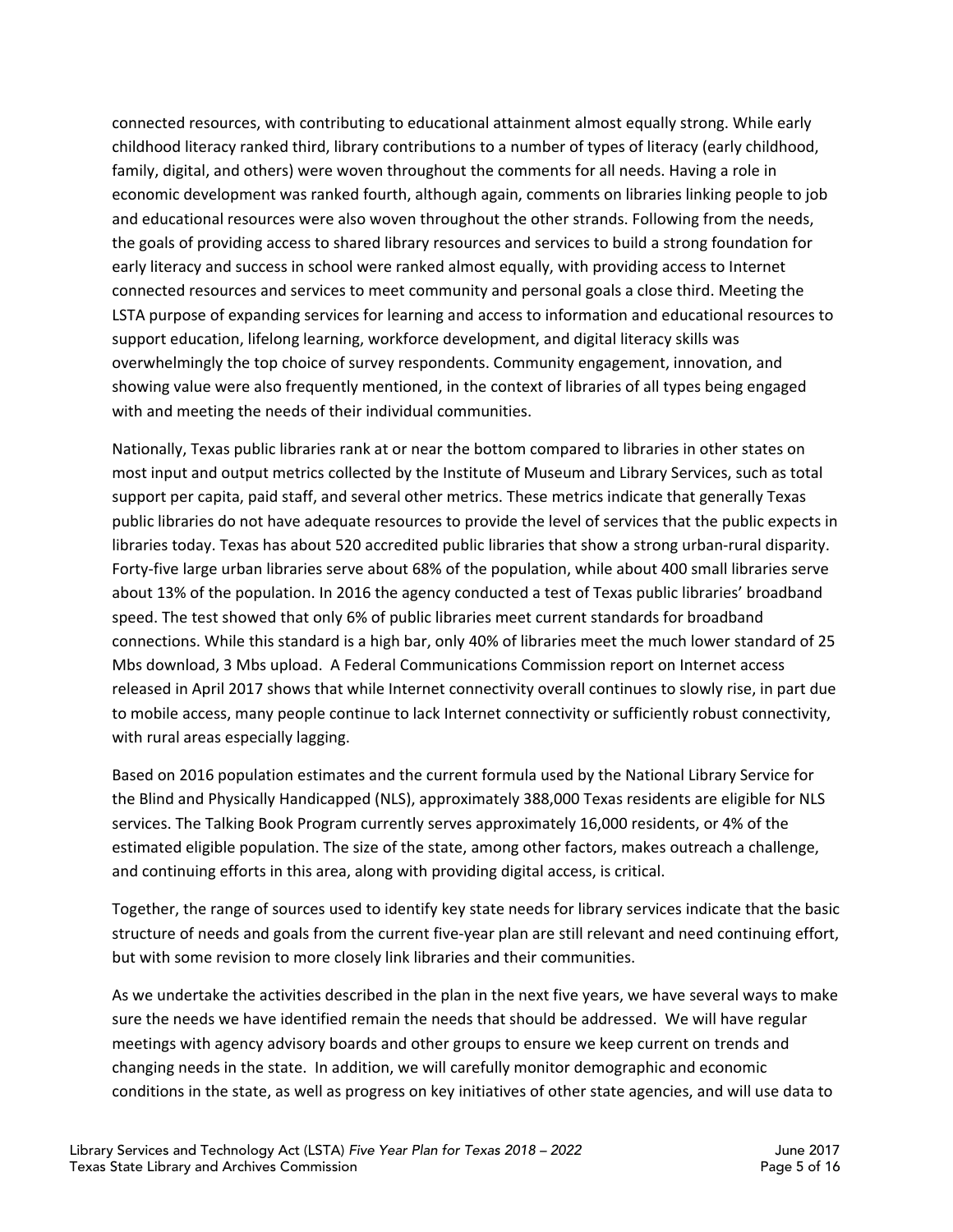<span id="page-5-0"></span>evaluate the status of Texas libraries to determine whether or not any of the trends or conditions indicates that we should change the needs or goals in the plan.

#### Needs

The following key state needs for library services are derived from the needs assessment:

- **Digital Inclusion** All Texans and Texas communities need access to Internet connected resources and services and support to use the resources and services to meet individual and community needs.
- **Literacy and Educational attainment**  Texans of all ages need access to resources and services that promote and enhance literacy and further formal and informal learning.
- **Workforce and economic development**  Texans need access to resources and services for workforce development in order to prosper and enhance the economic development of their communities.

## Goals (in priority order)

- Texans will have access to shared library resources to meet their educational and informational needs.
- Texans and Texas communities will have access to Internet connected resources and services through Texas libraries to meet community and personal goals and the support needed to use the resources and services successfully.
- Texans will have access to library services that support literacy and educational attainment, especially early childhood and family literacy, digital literacy, and lifelong learning.
- Texans will enhance their workforce readiness, including business and entrepreneurial endeavors, through use of materials and services at their libraries.
- Texans will receive library services that effectively respond to community needs.

#### Criteria for prioritization

The goals were prioritized using the following criteria:

- Has statewide impact
- Leverages the agency's comparative advantages in statewide cost savings and expertise
- Responds to stakeholder input

## Projects by Goal

#### Goal 1

Texans will have access to shared library resources to meet their educational and informational needs.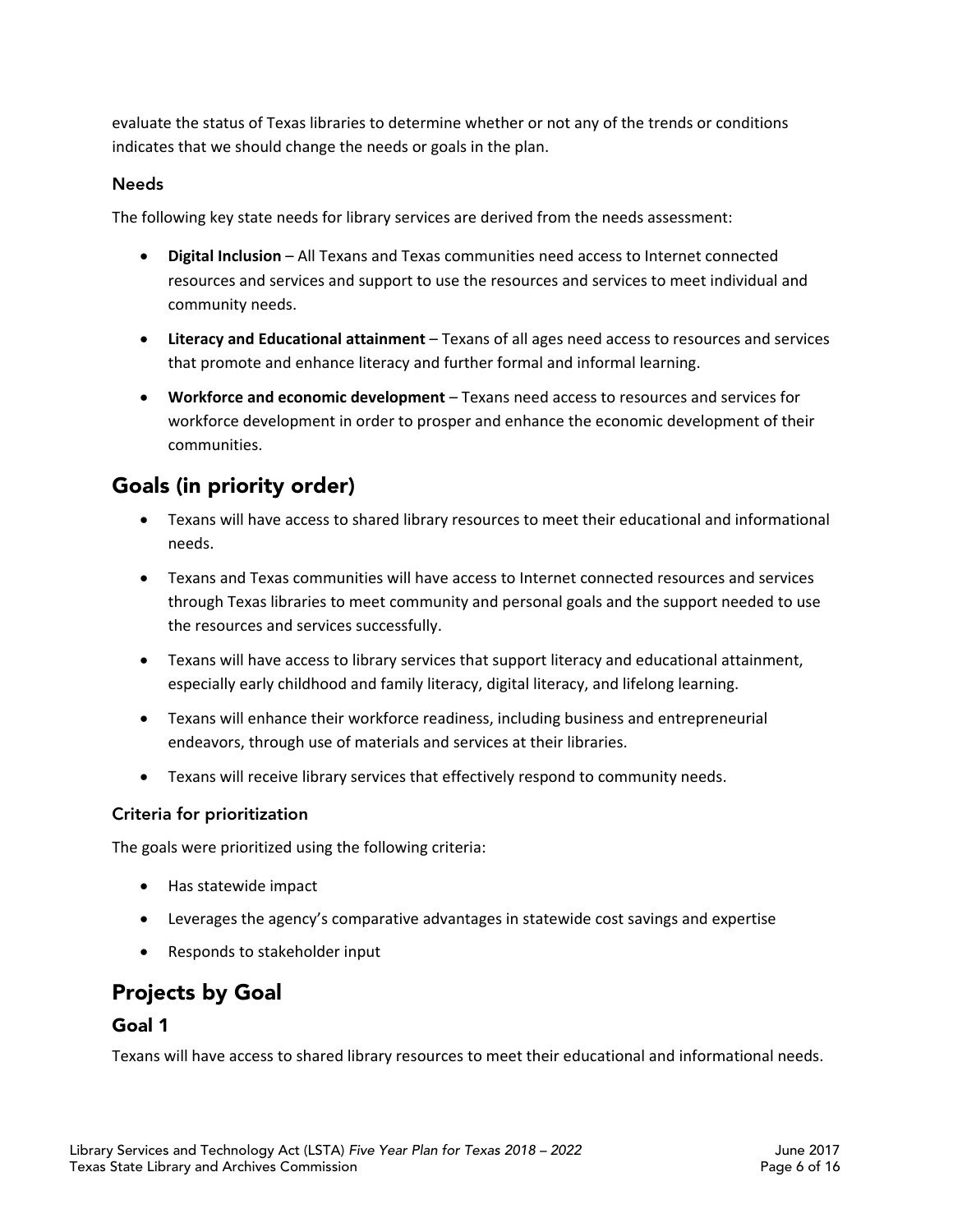#### Projects

#### TexShare E-resources

Electronic resources licensed statewide for TexShare libraries (public, academic, and libraries of clinical medicine) that support higher education, lifelong learning, workforce development, and the informational needs of Texans. These resources are competitively bid on a five-year cycle.

#### TexShare Card program

The card program allows direct borrowing by patrons of TexShare libraries (public, academic, libraries of clinical medicine) at other participating TexShare libraries to further patron access to shared resources. The agency provides the cards to participating libraries, as well as information and training on implementing the program.

#### TexShare Courier program

Costs of 5, 3, or 2 day a week courier service for TexShare libraries with higher volumes of material lending are subsidized with LSTA funds in order to make sharing resources through interlibrary loan more efficient and cost effective. The courier service is competitively bid every five years.

#### TexQuest E-resources

Electronic resources licensed statewide for Texas public school libraries to support K-12 education. These resources are competitively bid on a five-year cycle.

#### Statewide Library Collaboration

Leverages national platforms to improve discovery of materials and cooperation among libraries; works with significant state partners to aggregate and provide Texas digital content to national partners, through grants, training, and collaborative endeavors.

#### Interlibrary Loan

Provides the OCLC Navigator system to public libraries statewide to facilitate sharing materials and provides net lender reimbursements to public and academic libraries to encourage the open sharing of resources. This is a web-based service provided by OCLC, with the agency coordinating implementation, training, and contract management. The reimbursement sub-grants are awarded annually in accordance with federal grant guidelines. This service was competitively bid and the contract renewed annually.

#### Access to Texas and local history

Support activities that provide online access to Texas and local history through digitization including grants, training, and resources from the Library Development and Networking (LDN) and Archives and Information Services (ARIS) divisions. Grants and training are available to all types of libraries. ARIS will digitize and make available online significant collections from the State Archives. This project supports the K-12 curriculum, higher education, and the informational and lifelong learning needs of Texans.

Federal funds will assist with all of the projects listed, through funding of staff and/or program costs. LSTA funds support staff coordinating the TexShare programs, help support the listed TexShare and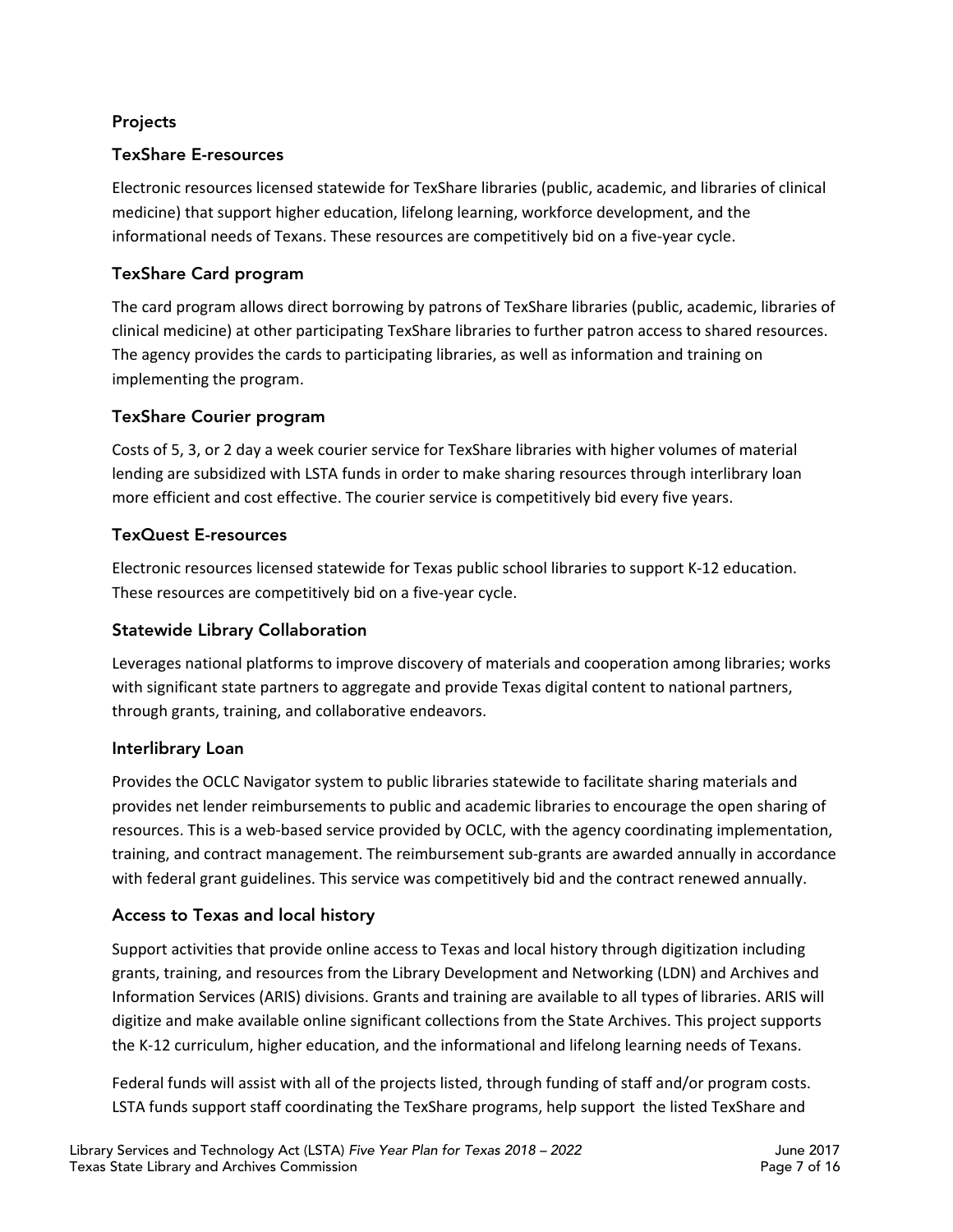<span id="page-7-0"></span>TexQuest projects, support the ILL project, assists with staffing, grant, and program costs related to access to Texas history projects.

Timeline: Activities under this goal are expected to take place each year of the Plan 2018-2022.

This goal addresses the LSTA priorities:

- Establish or enhance electronic and other linkages and improved coordination among and between libraries and entities for the purpose of improving the quality of and access to library and information services
- Develop library services that provide all users access to information through local, state, regional, national, and international collaborations and networks

#### Goal 2

Texans and Texas communities will have access to Internet connected resources and services through Texas libraries to meet community and personal goals and the support needed to use the resources and services successfully.

#### Projects

#### Access to Internet connected resources and services

Support activities that provide enhanced patron access to Internet connected resources and services: initiatives to enhance library broadband connectivity for all types of libraries, with a focus on public libraries, through training, consulting, and collaborative initiatives with related agencies; E-rate application support for public libraries; library technology consulting and training with a focus on small public libraries to improve the provision of technology based library services; grants and training that support new library technology to meet community needs for TexShare libraries.

#### Talking Book Program

Support the Texas State Library and Archives Commission's Talking Book Program (TBP) in providing enhanced access to digital content for blind and visually handicapped patrons, including outreach and training, production of digital materials, and access systems, including purchase of large print and Braille materials to enhance service.

Support activities that promote cooperation among libraries to support shared networks and services, including competitive and non-competitive grants for TexShare libraries and training for all types of libraries.

Support the adoption of community engagement focused initiatives that demonstrate the value of library services such as the Edge Public Access Technology Program for public libraries.

Federal funds will assist with all of the projects listed, by supporting staff providing training and consulting, and coordinating collaborative and community engagement projects, supporting the grant programs, TBP outreach staff and related costs, as well as helping support the provision TBP digital and print materials and access systems.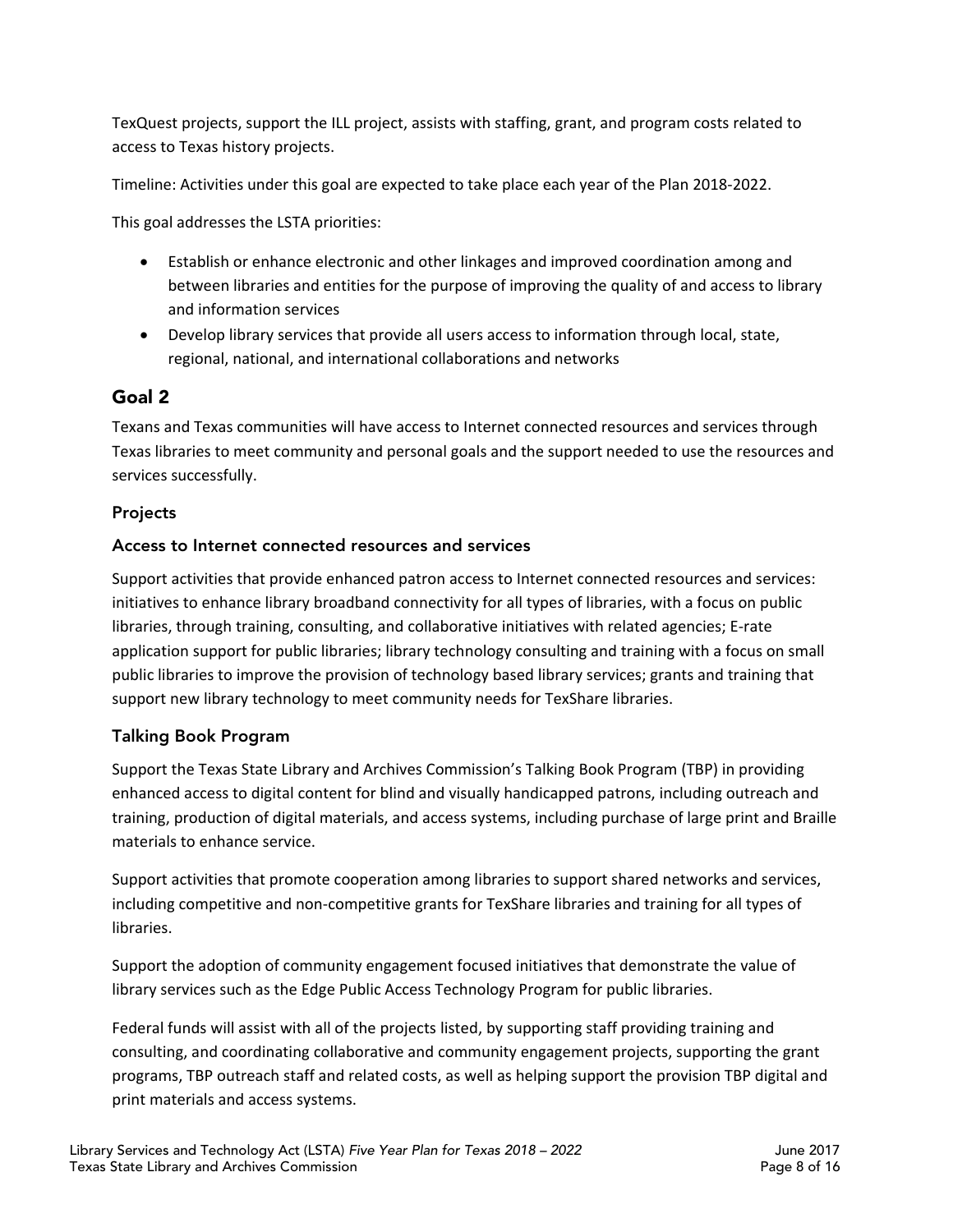<span id="page-8-0"></span>Timeline: Activities under this goal are expected to take place each year of the Plan 2018-2022.

This goal addresses the LSTA priorities:

- Establish or enhance electronic and other linkages and improved coordination among and between libraries and entities for the purpose of improving the quality of and access to library and information services
- Develop library services that provide all users access to information through local, state, regional, national, and international collaborations and networks

#### Goal 3

Texans will have access to library services that support literacy and educational attainment, especially early childhood and family literacy, digital literacy, and lifelong learning.

#### Projects

#### Collaborative Summer Library Program

Provide the manual and basic promotional materials for public libraries statewide to improve the scope and quality of summer reading programs and provide training on the summer reading program.

Support activities that promote early childhood and family literacy and reading programs in libraries through grants to TexShare libraries, model programs such as Family Place Libraries for public libraries, the Texas Center for the Book programs for libraries of all types and the public, and training open to all types of libraries.

Support initiatives that enhance the ability of all types of libraries to engage with their communities and with other agencies and organizations to address literacy and related needs.

Federal funds support the staff and project materials for the summer reading program and training related to this goal, support grants and model programs, and assists with applicable Texas Center for the Book projects.

Timeline: Activities under this goal are expected to take place each year of the Plan 2018-2022.

This goal addresses the LSTA priorities:

- Target library services to individuals of diverse geographic, cultural, and socioeconomic backgrounds, and to individuals with limited functional literacy or information skills
- Target library and information services to persons having difficulty using a library and to underserved urban and rural communities, including children (from birth through age 17) from families with incomes below the poverty line (as defined by the Office of Management and Budget and revised annually in accordance with section 9902(2) of title 42) applicable to a family of the size involved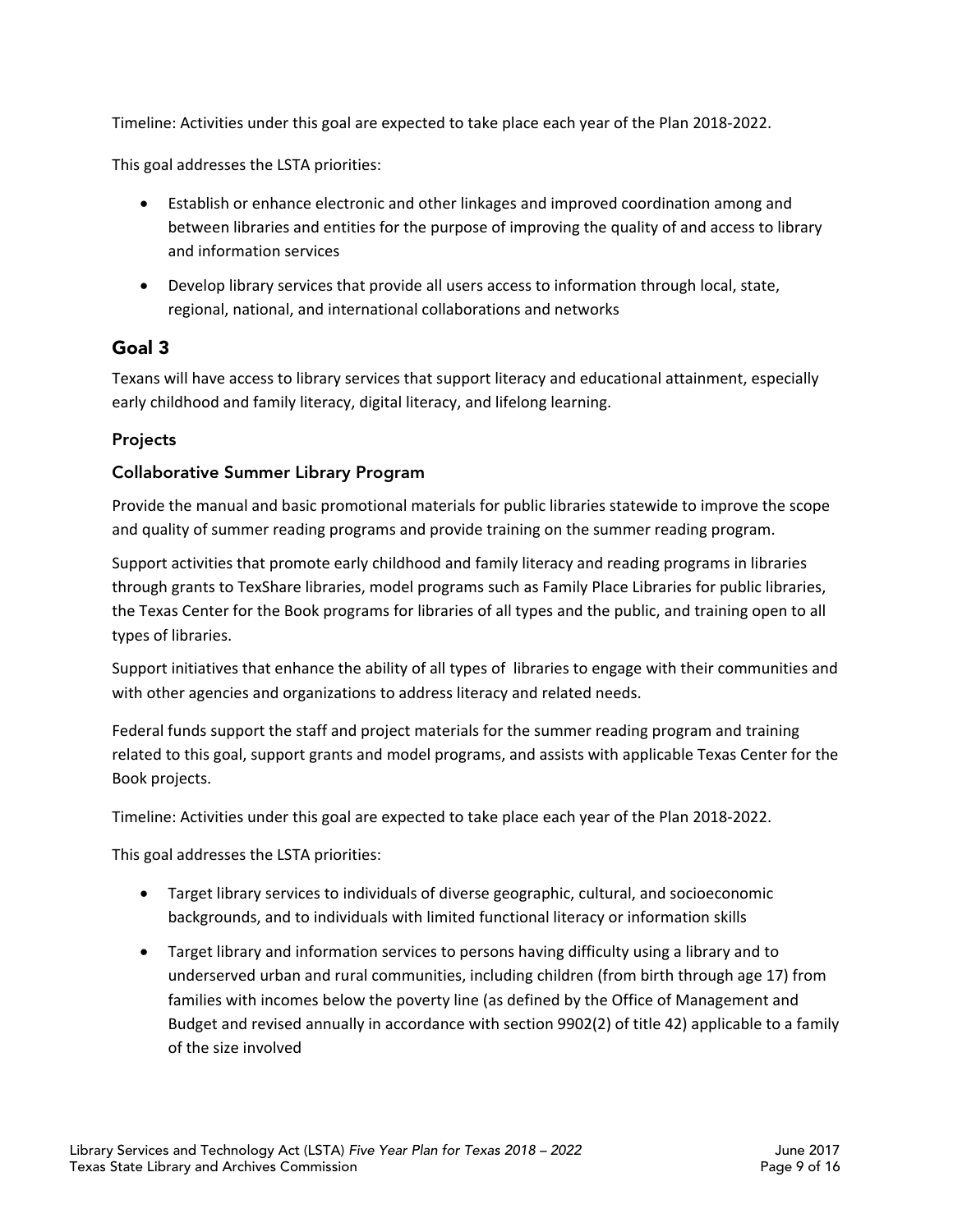#### <span id="page-9-0"></span>Goal 4

Texans will enhance their workforce readiness, including business and entrepreneurial endeavors, through use of materials and services at their libraries.

#### Projects

Support activities that enhance the ability of TexShare libraries to offer job, workforce, and business development services through grants, training, model programs, and cooperation with related agencies such as the Texas Workforce Commission.

Federal funds support the staff providing training and coordinating projects, project costs, and grants related to workforce readiness.

Timeline: Activities under this goal are expected to take place each year of the Plan 2018-2022.

This goal addresses the LSTA priorities:

- Expand services for learning and access to information and educational resources in a variety of formats, in all types of libraries, for individuals of all ages in order to support such individuals' needs for education, lifelong learning, workforce development, and digital literacy skills
- Develop public and private partnerships with other agencies and community-based organizations
- Target library services to individuals of diverse geographic, cultural, and socioeconomic backgrounds, and to individuals with limited functional literacy or information skills

#### Goal 5

Texans will receive library services that effectively respond to community needs.

#### Projects

Support activities that enhance the ability of all types of libraries to provide responsive community service, through continuing education on a range of timely professional topics, management training with a focus on small public libraries that do not have any professional library staff, specialized library consultations, and activities that strengthen coordination and cooperation among libraries, and with libraries and other agencies or community organizations.

Federal funds support the staff providing continuing education and consulting, and related project costs.

Timeline: Activities under this goal are expected to take place each year of the Plan 2018-2022.

This goal addresses the LSTA priority:

 Provide training and professional development, including continuing education, to enhance the skills of the current library workforce and leadership, and advance the delivery of library and information services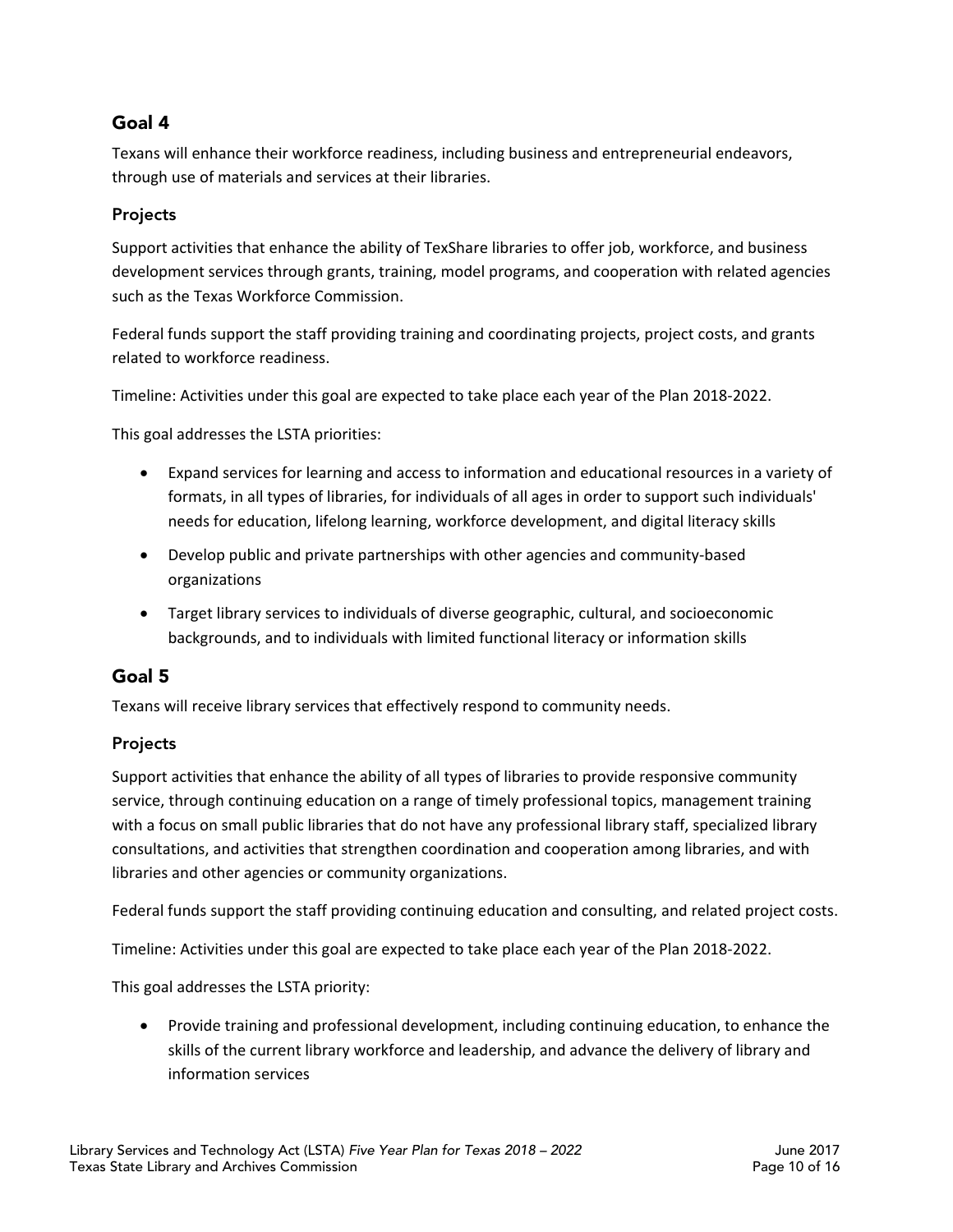## <span id="page-10-0"></span>Coordination Efforts with Other State Agencies

The agency has collaborated with the Texas Workforce Commission (TWC), including an active partnership using TWC grant funds to enhance library partnerships with adult literacy providers; the Texas Veteran's Commission; the Texas Department of Agriculture to promote summer food programs in public libraries; the Texas Health and Human Services Commission to promote public libraries linking Texans to state support programs; and other state agencies on other projects and initiatives. As projects unfold for the priorities under this new plan we will continue to work actively with these partners and others to most effectively and efficiently achieve our goals.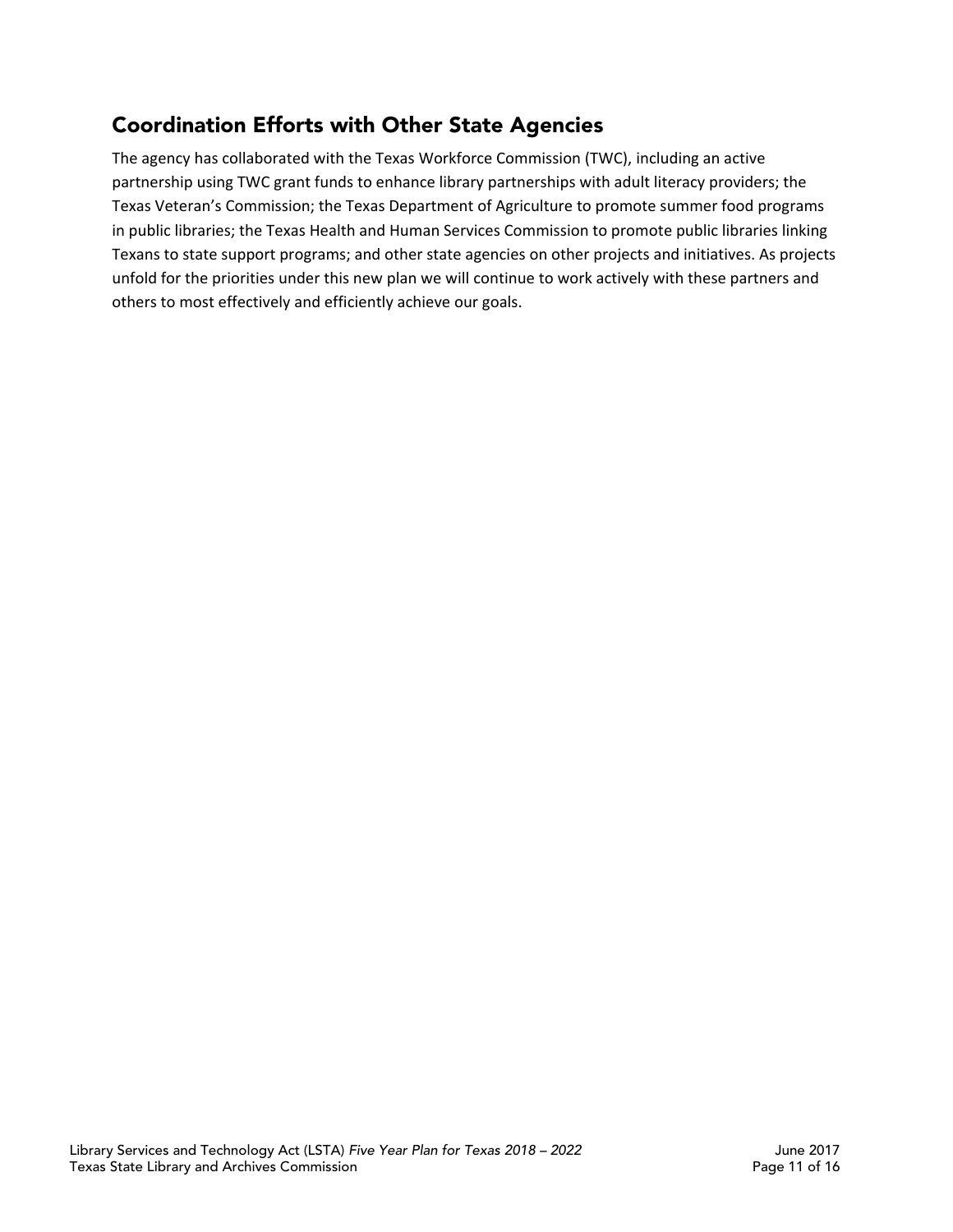## <span id="page-11-0"></span>Coordination Efforts

| <b>State Goal</b>                                                                                             | <b>IMLS Focal</b><br>Areas(s)                      | <b>Associated Project</b>                                                                       | <b>IMLS Intent</b>                                                                             |
|---------------------------------------------------------------------------------------------------------------|----------------------------------------------------|-------------------------------------------------------------------------------------------------|------------------------------------------------------------------------------------------------|
| #1 Shared<br>Library<br><b>Resources</b>                                                                      | Information<br><b>Access</b>                       | TexShare & TexQuest E-<br>resources                                                             | Improve users' ability to<br>obtain and/or use information<br>resources.                       |
|                                                                                                               |                                                    | Interlibrary Loan and TexShare<br>Courier                                                       | Improve users' ability to<br>obtain and/or use information<br>resources.                       |
|                                                                                                               |                                                    | <b>TexShare Card Program</b>                                                                    | Improve users' ability to<br>obtain and/or use information<br>resources.                       |
|                                                                                                               |                                                    | <b>Texas and Local History</b><br>Digitization & Statewide Library<br>Collaboration             | Improve users' ability to<br>obtain and/or use information<br>resources.                       |
|                                                                                                               | <b>Human Services</b><br>Institutional<br>Capacity | Enhance library broadband<br>connectivity                                                       | Improve library operations.                                                                    |
| #2 Internet                                                                                                   |                                                    | E-rate application support                                                                      | Improve library operations.                                                                    |
| <b>Connected</b><br><b>Resources and</b><br><b>Services for</b><br><b>Personal Goal</b><br><b>Development</b> |                                                    | <b>Cooperation Grants</b>                                                                       | Improve users' ability to<br>obtain and/or use information<br>resources.                       |
|                                                                                                               |                                                    | Talking Book Program                                                                            | Improve users' ability to<br>obtain and/or use information<br>resources.                       |
|                                                                                                               |                                                    | <b>EDGE</b> support                                                                             | Improve library operations.                                                                    |
| #3 Lifespan<br><b>Learning</b>                                                                                | <b>Lifelong Learning</b>                           | <b>Summer Reading</b>                                                                           | Improve users' formal<br>education.                                                            |
|                                                                                                               |                                                    | <b>Family Place Libraries</b>                                                                   | Improve users' general<br>knowledge and skills.                                                |
|                                                                                                               |                                                    | Texas Center for the Book                                                                       | Improve users' general<br>knowledge and skills.                                                |
|                                                                                                               |                                                    | <b>Literacy Grants</b>                                                                          | Improve users' general<br>knowledge and skills.                                                |
| #4 Workforce<br><b>Development</b>                                                                            | Economic &<br>Employment<br>Development            | <b>Workforce Development Grants</b>                                                             | Improve users' ability to use<br>and apply business resources.                                 |
|                                                                                                               |                                                    | Cooperative projects with other<br>State Agencies, such as Texas<br><b>Workforce Commission</b> | Improve users' ability to use<br>resources and apply<br>information for employment<br>support. |
| #5<br><b>Responsive</b><br>Library<br><b>Services</b>                                                         | Institutional<br>Capacity                          | Continuing Education and<br>Consulting                                                          | Improve the library workforce.                                                                 |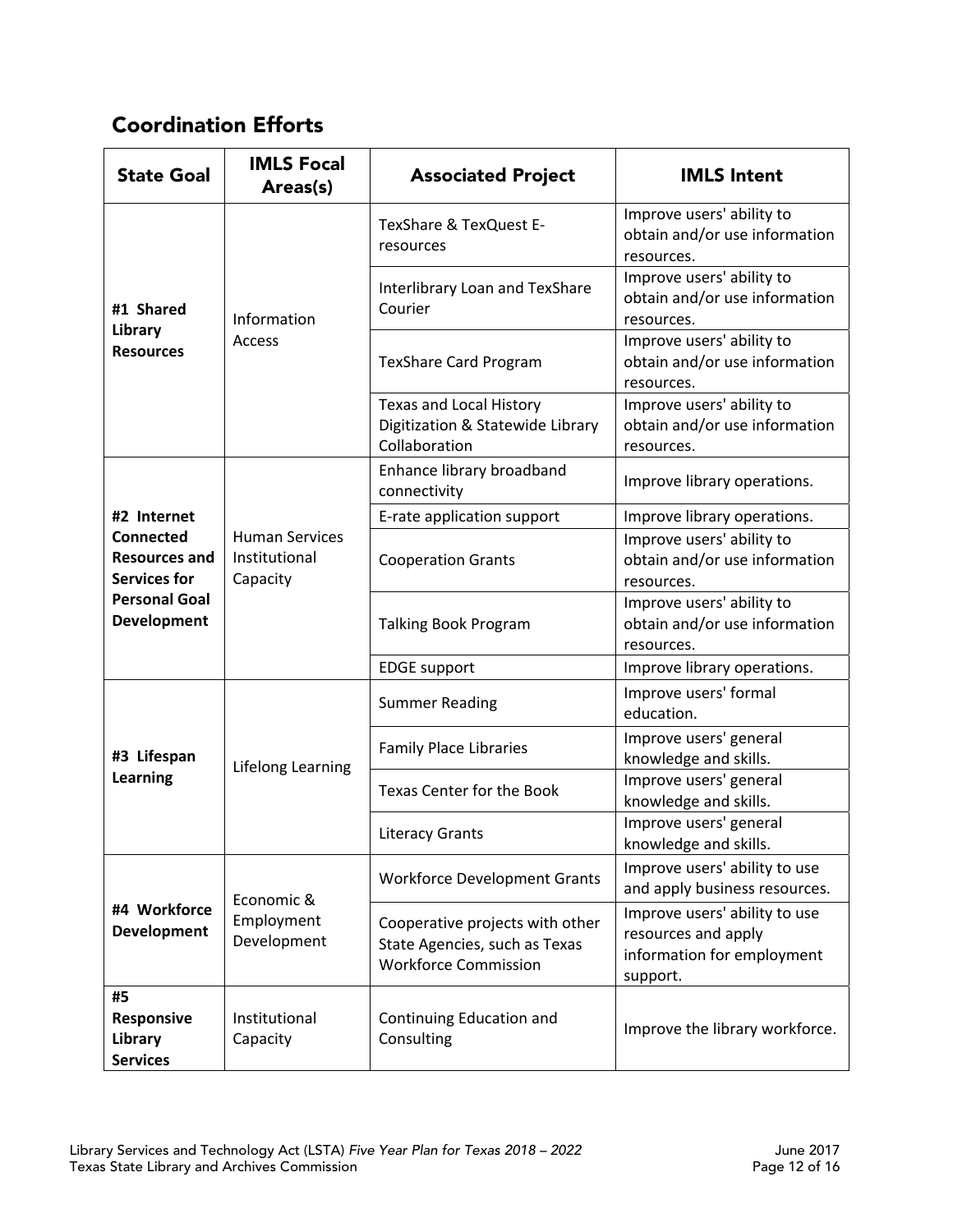## <span id="page-12-0"></span>Evaluation Plan

The evaluation of funded projects uses output measures, financial performance, and outcome based evaluation as appropriate for each project. In addition, many projects have advisory groups that assist in evaluating projects on an on-going basis to ensure that projects align with library needs and operate in an optimal manner. Customer satisfaction surveys are conducted for several projects to provide additional evaluation information.

#### Output measures and advisory groups

The Library Development and Networking Division (LDN) is required to report output measures on its programs to the state. The output measures are:

- The number of electronic and other shared resources provided to Texans
- The number of library project sponsored services provided to Texans
- The number of books and other library materials provided to libraries
- The number of librarians trained or assisted
- ARIS and TBP have output measures as outlined below

The output measures and definitions, and targets for the agency, are developed for each biennium and reported annually. Existing statewide programs of all types have established targets, with projects that are implemented for shorter periods of time counting one or more of these measures as applicable.

The output measures help document the extent of the reach of various projects, with use ideally increasing over time.

Goal 1 projects use the following output measures:

- The number of electronic and other shared resources provided to Texans
- The number of library project sponsored services provided to Texans
- The number of books and other library materials provided to libraries
- The number of librarians trained or assisted

In addition, the ARIS projects count:

- Number of items digitized
- Number of items made accessible through a web based portal

The TexShare Advisory Board provides overall policy guidance regarding the statewide TexShare resource sharing programs. The Board meets three times per year. The TexQuest Advisory committee meets as needed to provide advice regarding the procurement, evaluation, and operation of the electronic resources project. In addition, the TexShare program has working groups for the electronic resources project (advice on procurement and evaluation), the Card program operation, the Courier and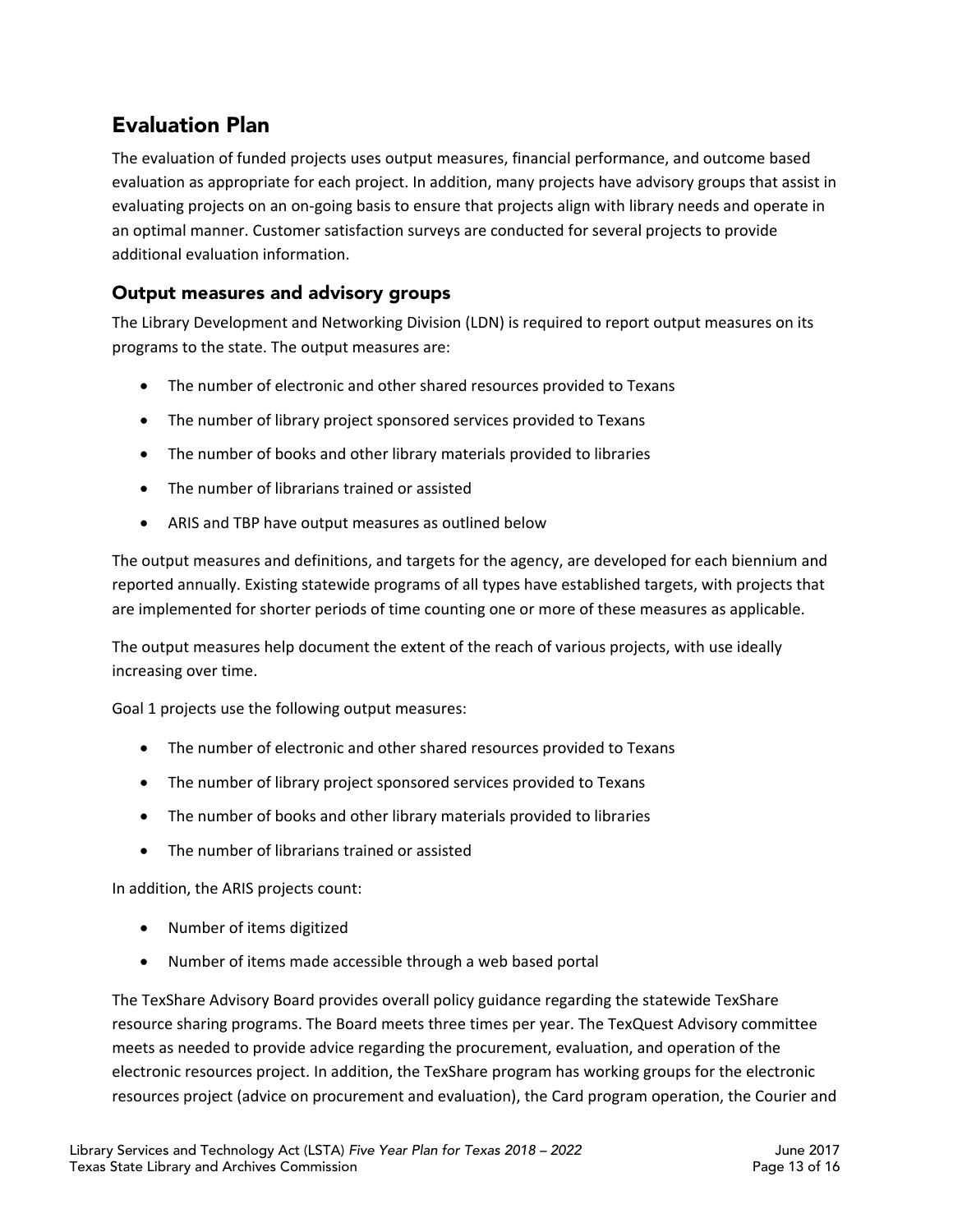ILL programs, and digitization projects. There is also a Community Engagement advisory committee and a Continuing Education advisory committee. These two committees provide advice regarding the range of community engagement initiatives and statewide continuing education programs across several goals.

The TexShare, Courier, and ILL programs conduct annual customer satisfaction surveys.

Goal 2 projects use the following output measures:

- The number of library project sponsored services provided to Texans
- The number of books and other library materials provided to libraries
- The number of librarians trained or assisted

In addition, the TBP projects count:

- Number of workshops
- Number of libraries that are demonstration sites and/or host BARD parties
- Number of duplicated copies of books and magazines
- Number of mastered book and magazine recordings
- Number of large print and Braille books acquired

The Community Engagement advisory committee and the Continuing Education advisory committee provide input into goal 2 projects.

Goal 3 projects use the following output measures:

- The number of library project sponsored services provided to Texans
- The number of books and other library materials provided to libraries
- The number of librarians trained or assisted

The Community Engagement advisory committee and the Continuing Education advisory committee provide input into goal 3 projects.

The LDN division conducts an annual customer satisfaction survey of the Summer Reading Program. The survey sent to libraries participating in the Collaborative Summer Library Program asks for an overall satisfaction rating, among other information. The Talking Book Program conducts a biennial customer satisfaction survey.

Goal 4 projects use the following output measures:

- The number of library project sponsored services provided to Texans
- The number of books and other library materials provided to libraries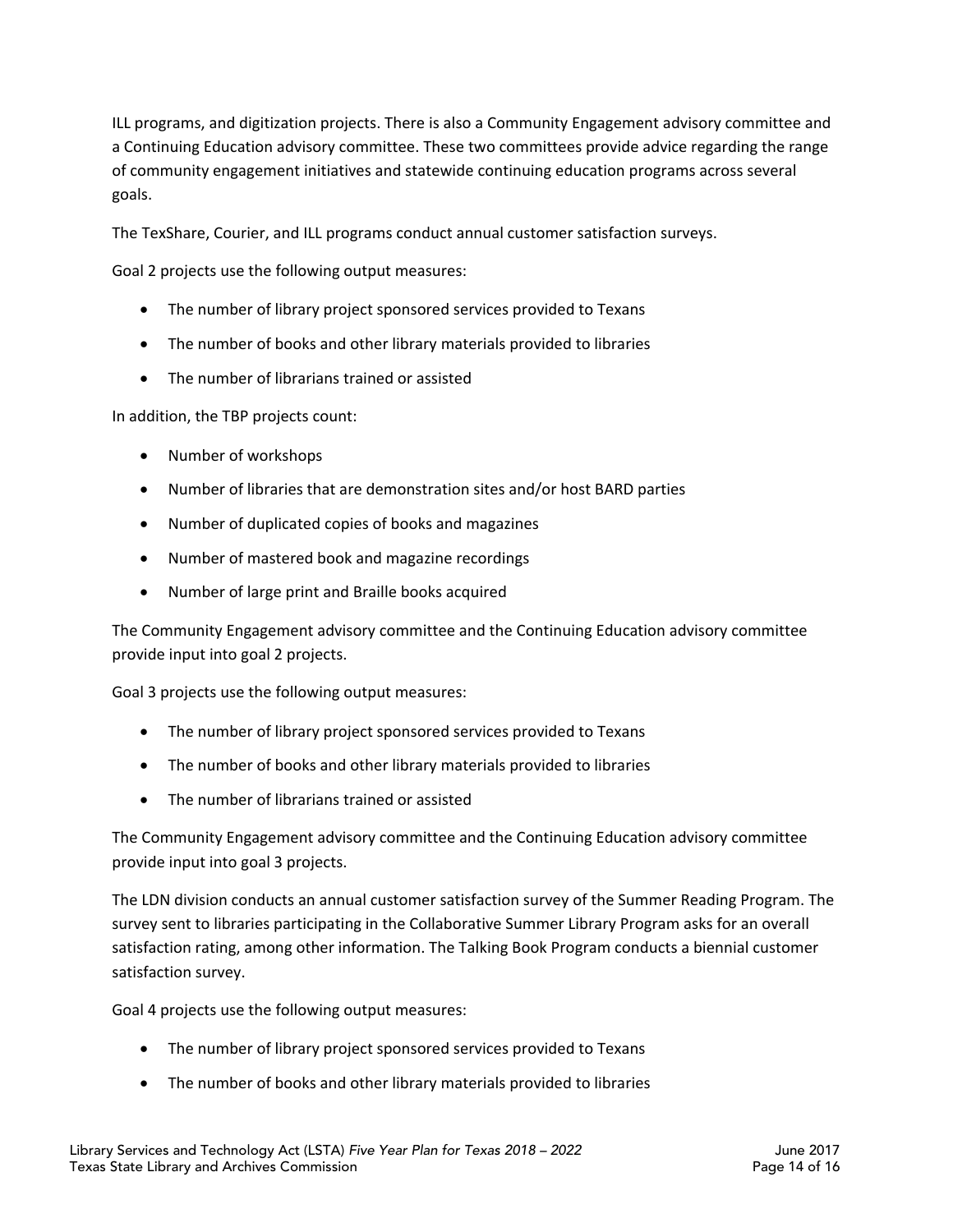<span id="page-14-0"></span>The number of librarians trained or assisted

The Community Engagement advisory committee and the Continuing Education advisory committee provide input into goal 4 projects.

Goal 5 projects use the following output measures:

- The number of library project sponsored services provided to Texans
- The number of books and other library materials provided to libraries
- The number of librarians trained or assisted

The Community Engagement advisory committee and the Continuing Education advisory committee provide input into goal 5 projects.

LDN conducts evaluations for each training event, and the overall satisfaction ratings for each event are used to determine customer satisfaction with the continuing education provided. These ratings are compiled annually to provide a statewide satisfaction rating.

#### Financial performance

Grant programs must report the following information at least quarterly or semi-annually, as well as a final report:

• Reports of grant and program encumbrances and/or disbursements

These reports, with supporting documentation, ensure that funds are being spent in accordance with the approved grant project and federal cost principles, as well as ensuring that sub-recipients demonstrate effective use of the funds.

#### Outcome Based Evaluation (OBE)

The agency continues to collect outcome information on its programs as appropriate. We recognize the value of this information to the agency, to the Institute of Museum and Library Services (IMLS), and to the library and broader community to understand the impact of the programs on the people of Texas. The agency works with each grant recipient to determine outcomes, where appropriate, for their projects and will continue to provide training on outcomes for grantees during the next five years. Major in-person workshop series track both immediate and intermediate outcomes. The agency also reports on outcomes for applicable projects as defined by IMLS' *Measuring Success* project.

## Stakeholder Involvement

Texas librarians and other interested persons have had several opportunities to have input into the development of the plan. Stakeholders had numerous opportunities to provide comments on LSTA programs and services through the evaluation of the current five-year plan, as outlined in that document. The agency held a resource sharing summit with librarians representing all types of libraries as well as other stakeholders. This summit helped define key statewide resource sharing goals. We also conducted another online survey to gather information on key needs and goals for the next five-year